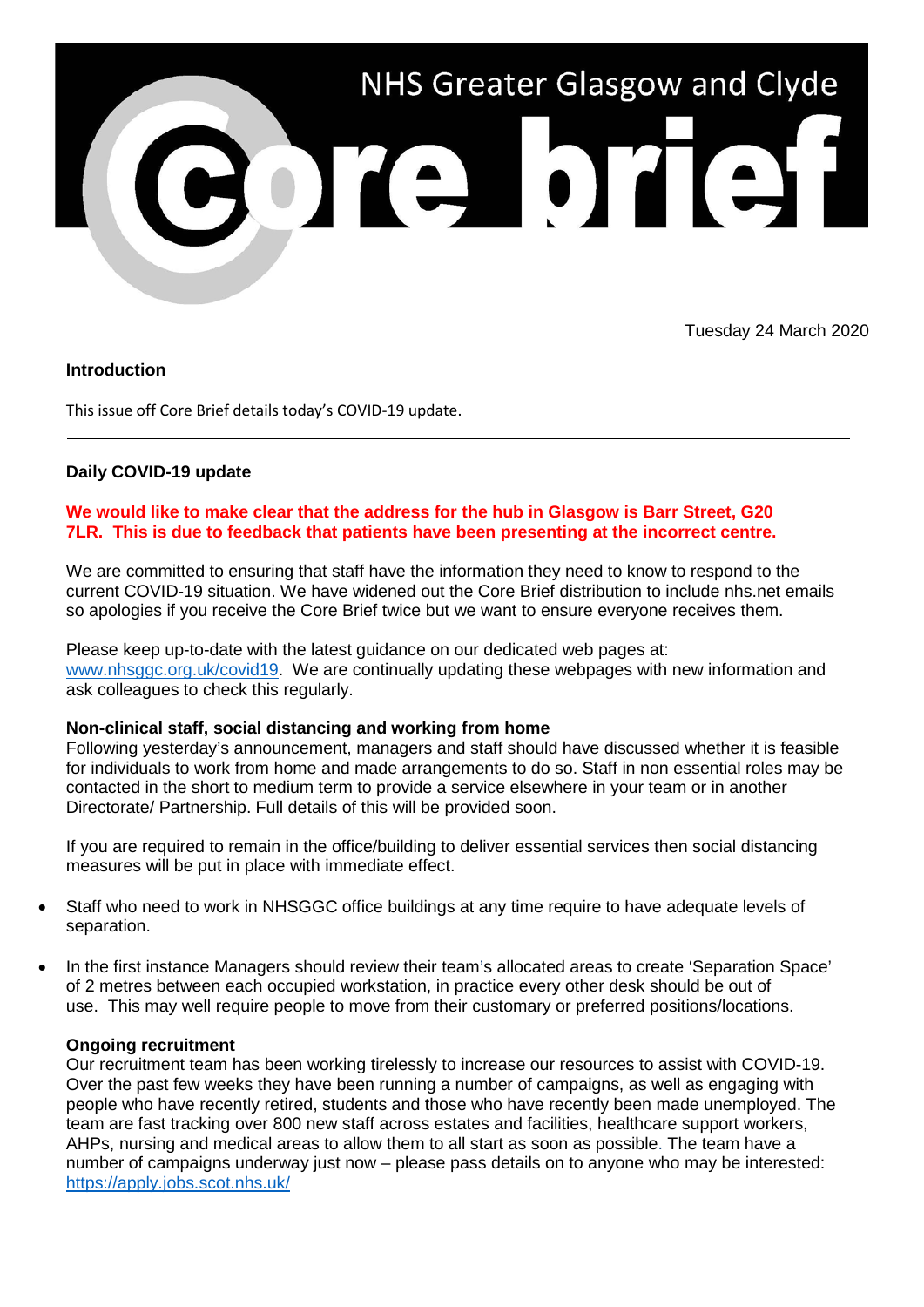### **Overtime payments**

We know that many colleagues are working overtime in the bid to respond to the COVID-19 situation and we are grateful to everyone for their efforts. It is important to ensure that any member of staff who is working overtime is paid promptly and would ask managers and staff to work together to ensure that this is recorded and authorised accurately and timeously on SSTS.

### **New COVID-19 patient pathway**

A new system is being put in place to support the primary care triage and assessment of COVID-19 cases and a number of dedicated community hubs are being established to manage people presenting symptoms.

This will protect general practice staff from contact with COVID-19 patients and allow them to focus on treating and caring for patients with other ailments. The new pathway can be summarised as follows:

• NHS Inform will act as the first point of contact for all COVID-19 patients presenting symptoms. The public will be advised not to phone their GPs, but to contact NHS24 (111) if they have worsening symptoms.

• Calls to NHS24 where further clinical advice is required will be passed on to local (non-patient facing) telephone hub staffed with clinicians drawn from across both primary and secondary care for a full telephone assessment.

• People who need to be seen following this assessment will be offered appointments at dedicated local assessment centres, staffed and equipped to deal with COVID-related presentation. In some cases following assessment patients will be referred to acute services for assessment.

• Patient transport and a Home Visiting service are also being developed.

• At the assessment centres, patients will receive treatment plans, including medication and/or prescription, and be sent home to self-isolate. If they need to go to hospital this will be arranged at the assessment hub.

• No testing is being carried out at the assessment centres.

Additionally, the community pharmacy Minor Ailment Service has been extended to allow anyone registered with a GP practice, who has a minor illness or a common condition, to speak to a member of the pharmacy team for advice and treatment without the need to see their GP. The extended Minor Ailment Service will support the COVID-19 community hubs and assessment centres by enabling the supply of supportive treatments.

A number of assessment centres are being set up across Greater Glasgow and Clyde:

• The main Community Assessment Centre is based in Barr Street Centre, Glasgow, G20 7LR. This is open initially from 8am – 10pm. It is staffed by GPs, nurses, administration and security staff. It is anticipated that as the situation evolves the opening hours will extend, perhaps to 24/7.

• Other Community Assessment Centres are also being established in Clydebank, followed quickly by Greenock and other areas across the Board. We will update you when these are operational.

We recognise some patients will still contact their practice directly and may have an initial telephone assessment. For these patients, if the GP carrying out triage feels the patient requires a face to face assessment, they should complete the Sci-gateway form called COVID19 Community Assessment Centre.